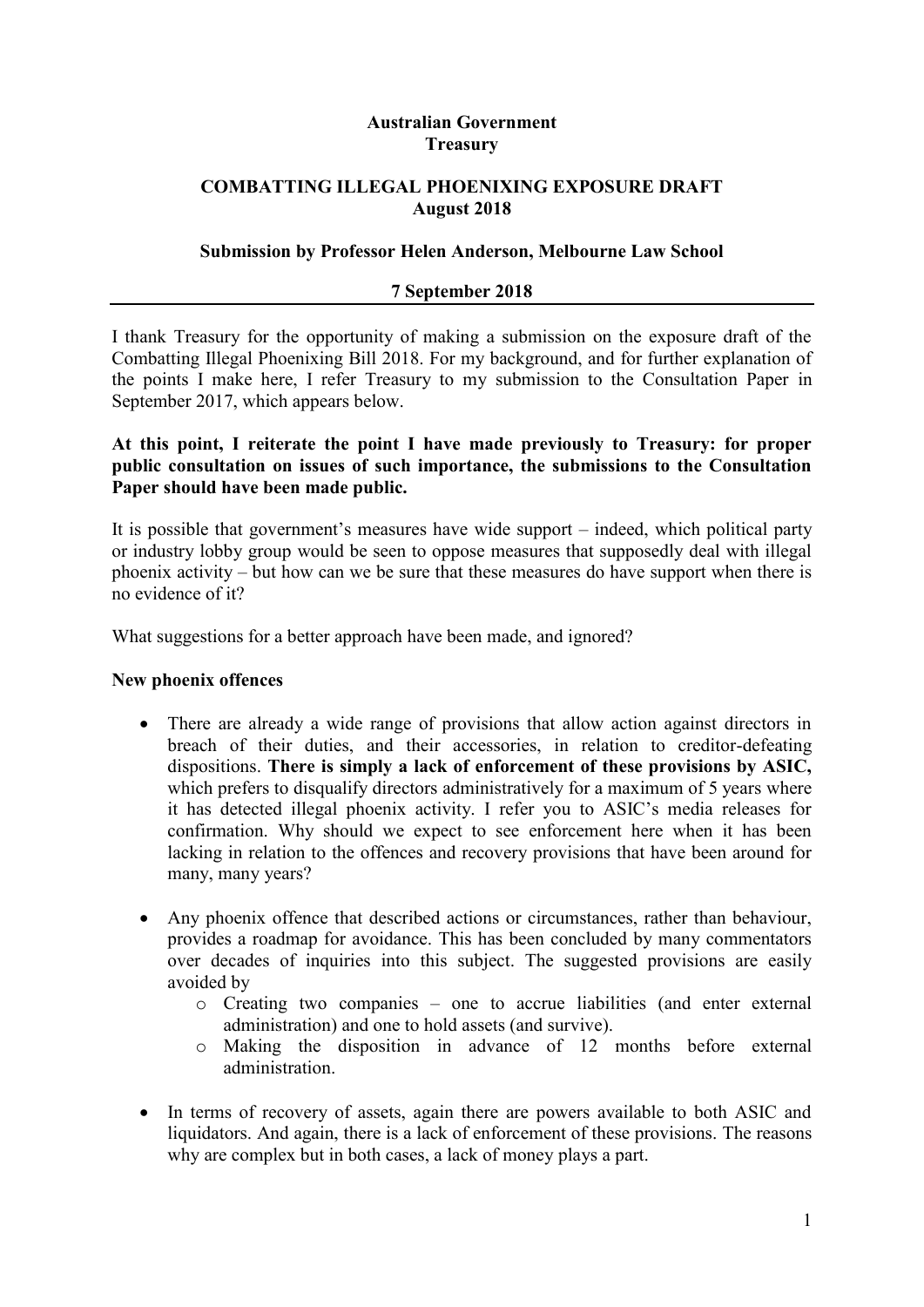- The proposed asset recovery provisions are unnecessarily complicated and are unlikely to be used by ASIC for the following reasons:
	- o ASIC has a frequently stated policy of not intervening to recover assets on behalf of creditors of individual companies. Even though they have powers to do so, it is ASIC's assertion that this is for the liquidators to undertake.
	- o The new legislation rightly does not interfere with market value transactions. Under s 588FGAA(4), ASIC is prohibited from making an order to recover the assets if reasons stated in s 588FG(9) apply. These are that there is evidence which, before a court, would suggest a reasonable possibility that consideration of market value or greater was given for the disposition.
	- o This provides a very low evidentiary burden for the defendant, and gives ASIC a very legitimate basis on which to argue that it lacks power to intervene on behalf of creditors.
- My concern is that this draft legislation will be seen as 'solving the phoenix problem'. It will not, for all of the reasons made clear in the reports of the research team I have led over the past 4 years. See [https://law.unimelb.edu.au/centres/cclsr/research/major](https://law.unimelb.edu.au/centres/cclsr/research/major-research-projects/regulating-fraudulent-phoenix-activity)[research-projects/regulating-fraudulent-phoenix-activity](https://law.unimelb.edu.au/centres/cclsr/research/major-research-projects/regulating-fraudulent-phoenix-activity)
- **If the proposed phoenix offence and recovery measures are adopted, there should be included in the legislation a review period, as there is with the new insolvent trading safe harbour legislation. The legislation should mandate the collection of data on the use of the provisions by ASIC and liquidators, and the value of creditor-defeating dispositions recovered, so that there can be an informed debate about the effectiveness of the provisions.**

## **Other proposed legislation**

I refer to the earlier submission below, and summarise my comments here:

- The backdating provisions should include limitations on backdating appointments too.
- Where directors resign and continue to manage companies, ASIC may still proceed against them as de facto directors.
- While including GST in the DPN regime is a good idea, a DPN with regard to reported liabilities can be defeated by entry into liquidation or voluntary administration within 21 days. Liquidating may well be what a phoenixer was intending to do anyway.
- Don't expect the DPN to substitute for proper enforcement of taxation and corporate law provisions already available against those engaging in illegal phoenix activity.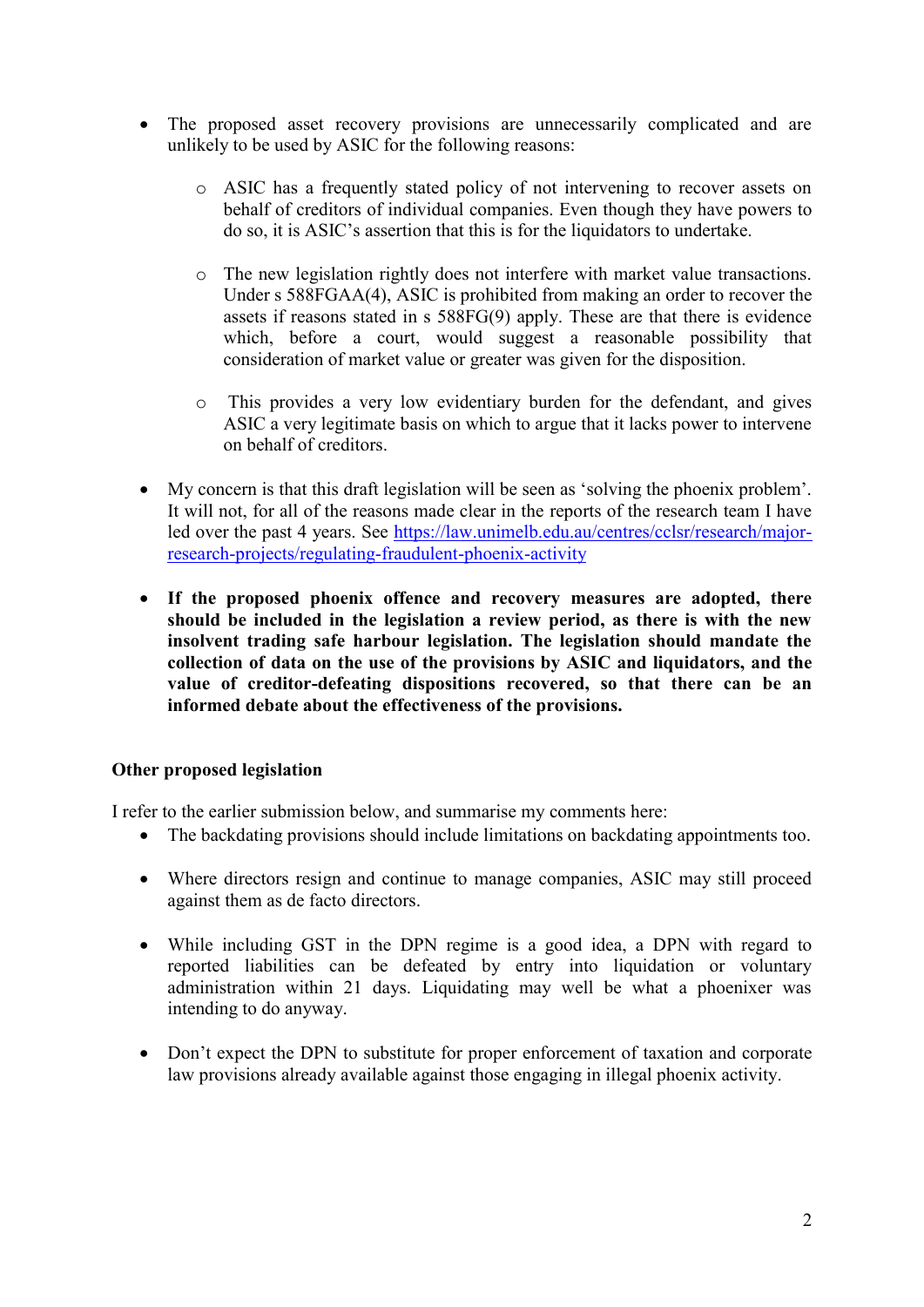### **Australian Government Treasury**

### **COMBATTING ILLEGAL PHOENIXING (SEPTEMBER 2017)**

### **Submission by Professor Helen Anderson, Professor Ian Ramsay and Mr Jasper Hedges, Melbourne Law School, and Professor Michelle Welsh, Monash Business School, Monash University.**

# **9 th October 2017**

We thank Treasury and the Minister for Revenue and Financial Services for this opportunity to make a submission regarding the Combatting Illegal Phoenixing Consultation Paper (September 2017). Here, we respond to some of the questions raised in the Consultation Paper; for further detail, we refer to our previous work on illegal phoenix activity, outlined in the Appendix to this submission.

We also reiterate our willingness to consult with Treasury further on the points raised in the Consultation Paper, our suggestions more broadly, or any other matter relating to illegal phoenix activity.

## **PART ONE – BROAD REFORMS**

### 1. IDENTIFYING ILLEGAL PHOENIX ACTIVITY – A PHOENIX HOTLINE

We support the idea of a phoenix hotline, as proposed by the Consultation Paper. Information collection and sharing is vital to regulators in disrupting and bringing enforcement actions against illegal phoenix activity. We refer to our discussion on this matter in our Recommendations report, at [\[1.3\].](http://law.unimelb.edu.au/__data/assets/pdf_file/0020/2274131/Phoenix-Activity-Recommendations-on-Detection-Disruption-and-Enforcement.pdf#page=41)

**However, information gathered and shared is only useful in the hands of a regulator – or other party such as a liquidator – who:**

- **has the financial and personnel resources to act;**
- **has the motivation to act; and**
- **has the power to act.**

### **These considerations are also relevant to each of the suggestions made in the Consultation Paper.**

It makes no difference which regulator hosts the hotline. Every regulator website, press release, or other publication should have clear, prominent and, above all, consistent instructions on reporting illegal phoenix activity. The important thing is that the information, once gathered, is passed on to the regulator most interested in the breach *who will act in response.*

Three other forms of information sharing have great capacity to deter and disrupt illegal phoenix activity.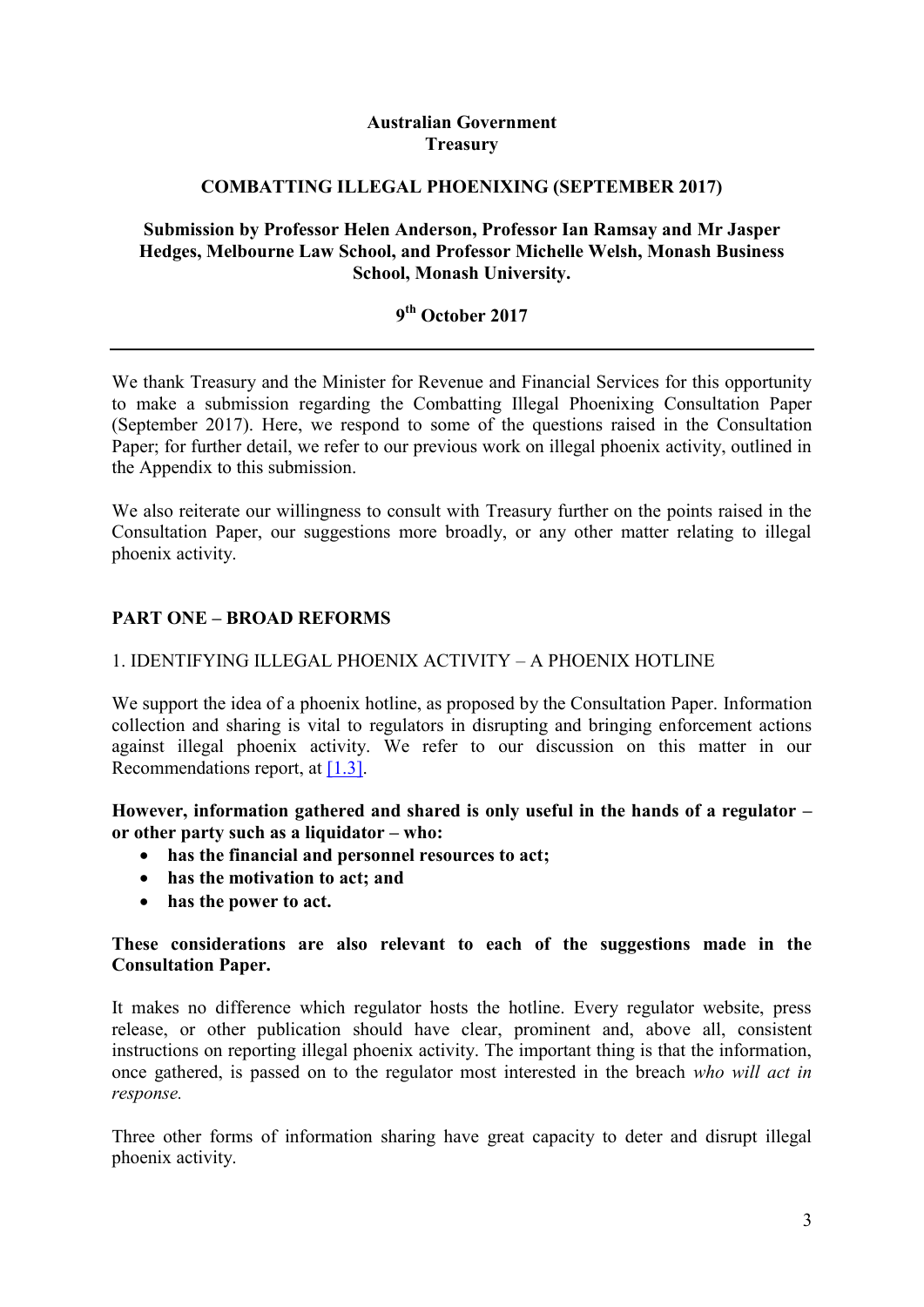- 1. Supply by the ATO of tax default information to credit reporting bureaus already on the government's radar but apparently delayed awaiting legislation.
- 2. Supply by ASIC of director histories, based on information collated from director identification numbers, to liquidators at the start of insolvency engagements. Let the liquidator – for free – 'hit the ground running'. Phoenix insolvencies typically involve few assets from which liquidators can be paid to conduct thorough investigations. If ASIC and the government want liquidators to be effective and efficient gatekeepers against director wrongdoing, liquidators need as much information as possible, as quickly as possible, and as cheaply as possible. Charging liquidators for this is a penny-wise, pound foolish approach.
- 3. Supply of well-linked director information via the ASIC website to the public for free. This is not private information. It can be purchased by the public from information providers. Let the public protect themselves from possible phoenix operators by encouraging them to do some on-line searching before committing themselves. Serial phoenix operators will think twice about liquidating a string of companies if they know that potential customers and suppliers can discover their history easily and take their business elsewhere. The UK government has recognised the value of this and provides much corporate information for free.<sup>1</sup>

The Consultation Paper has not sought feedback on further information sharing between government agencies but we take this opportunity to highlight three significant gaps that could greatly assist in reducing illegal phoenix activity.

- 1. ASIC currently provides the Australian Business Register (ABR) with information about companies entering external administration or being deregistered for a variety of reasons, including failure to pay fees. This prompts the ABR to cancel the company's ABN. One innovation that would not require any new legislation would be for the ABR, if it discovered that the people associated with a cancelled ABN were seeking a new ABN, to alert ASIC and other agencies to this activity either directly or via the information sharing capabilities of the government-access ABR Explorer. This would not involve an implication of wrongdoing but simply adds to the useful intelligence held by ASIC that can guide their surveillance and enforcement activities.
- 2. An application to the ATO by those seeking an ABN for their company requires 'associate details', including the name, date of birth, position held and tax file number of all Australian resident directors. At present, the ATO does consult with ASIC regarding ABN applications but only to check the validity of the Australian Company Number. It does not check whether any associates of the company are disqualified from managing corporations or what other companies those associates own or control. This is an oversight that should be addressed.
- 3. In addition to complaints from employees, superannuation non-compliance is detected and reported to the ATO through third party referrals. The ATO submission to the Senate Economics References Committee inquiry entitled 'The Impact of Non-payment of the Superannuation Guarantee' noted that in 2015–16, the Fair

 1 See<https://www.gov.uk/government/news/launch-of-the-new-companies-house-public-beta-service>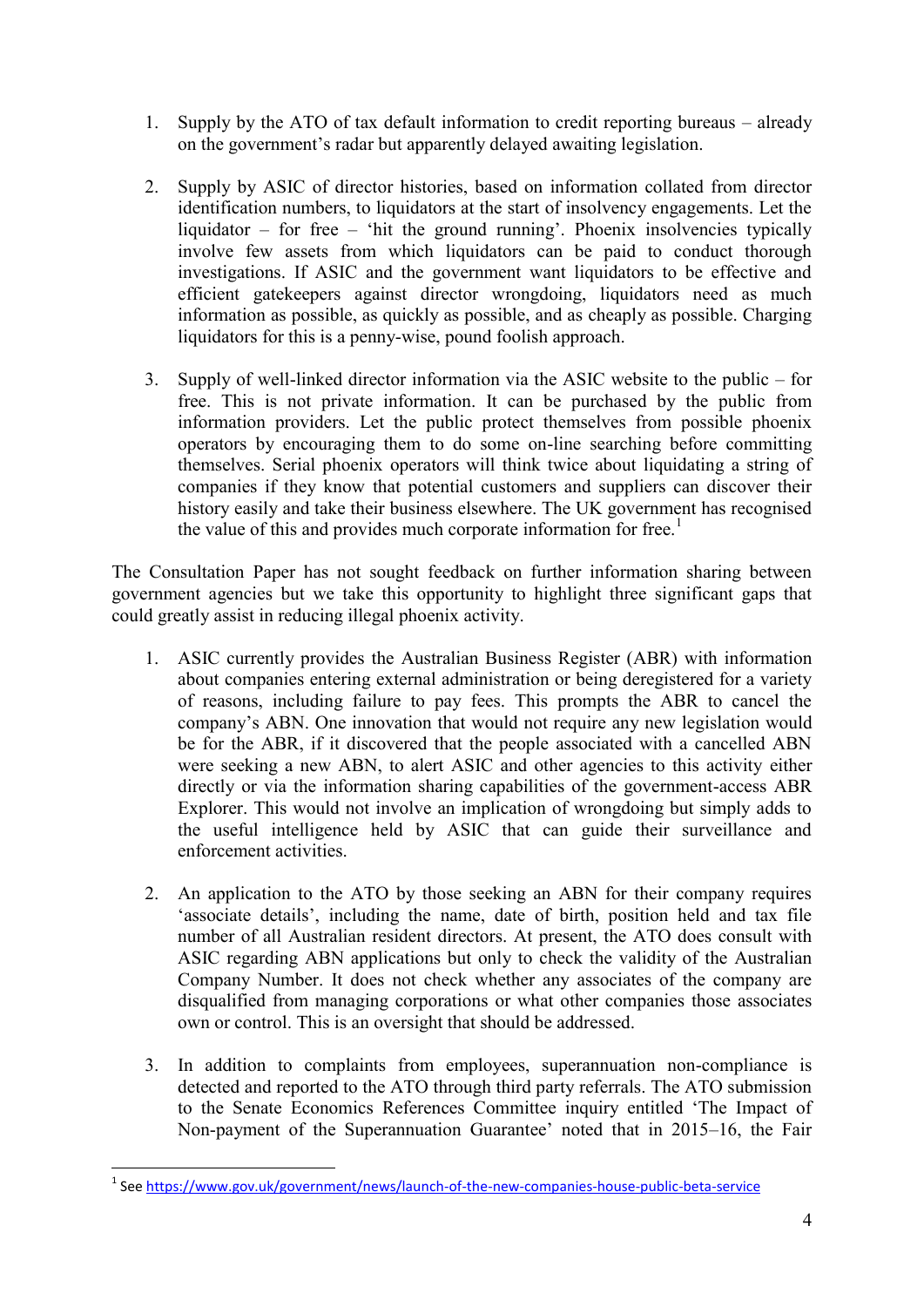Work Ombudsman (FWO) made 2,405 referrals, with 73 from super funds, 651 community referrals, 70 internal ATO referrals and 57 from 'other'. There was no figure given for referrals from ASIC.

This is not because ASIC is unaware of unpaid superannuation. At the conclusion of an insolvency appointment, the external administrator reports various matters to ASIC, including broad band estimates of unpaid taxes and unremitted superannuation in each administration. In 2015-16, ASIC's collation of these EXAD reports showed that there was unpaid superannuation in 3,709, or 39.2% of reports. ASIC knows the names of these companies: liquidators, receivers or administrators have looked into the affairs of these companies enough to know that these amounts have not been remitted for their employees.

The Senate ERC recommended that ATO and ASIC review data sharing so that information on insolvency cases is referred by ASIC to the  $ATO$ <sup>2</sup> It is not clear why such communication is not already taking place. ASIC's view might be that the contents of EXAD reports are not useful to the ATO because it is then too late to issue a director penalty notice (DPN). However, while liquidation of the company within 21 days of receipt of the DPN allows the director to avoid liability, this only applies to 'standard' DPNs where the amount of the liability has been reported but not paid to the ATO. 'Lockdown' DPNs, on the other hand, which are issued with respect to *unreported* withholding and superannuation liabilities, are *not* avoided by external administration.

Therefore ASIC, unaware of whether a superannuation liability has or has not been reported to the ATO, should report *all* unpaid superannuation information from external administration reporting to the ATO to allow 'lockdown' DPNs to be issued where appropriate and to augment the ATO's risk profile data collection.

While the EXAD reports are not made available to the public, the regulatory guide governing them makes it clear that ASIC already has the power to release this information to the ATO: 'We may also disclose information in accordance with s 127 of the *Australian Securities and Investments Commission Act 2001* (Cth) for the performance of our functions or for the exercise of our powers. In particular, we may release information to another government agency under s 127(4) where the information will enable or assist that agency to perform its functions or exercise its powers.' 3

## 2. A PHOENIXING OFFENCE

#### A new offence

1

We do not support the creation of a specific phoenix offence, as proposed or otherwise.

The proposed phoenix offence – 'to specifically prohibit the transfer of property from Company A to Company B if the main purpose of the transfer was to prevent, hinder or delay the process of that property becoming available for division among the first company's

<sup>2</sup> Senate Economic References Committee, *Superbad – Wage theft and non-compliance with the Superannuation Guarantee*, May 2017, recommendation 26.

<sup>3</sup> ASIC, *Regulatory Guide 16: External Administrators – Reporting and Lodgi*ng (July 2008) RG 16.18.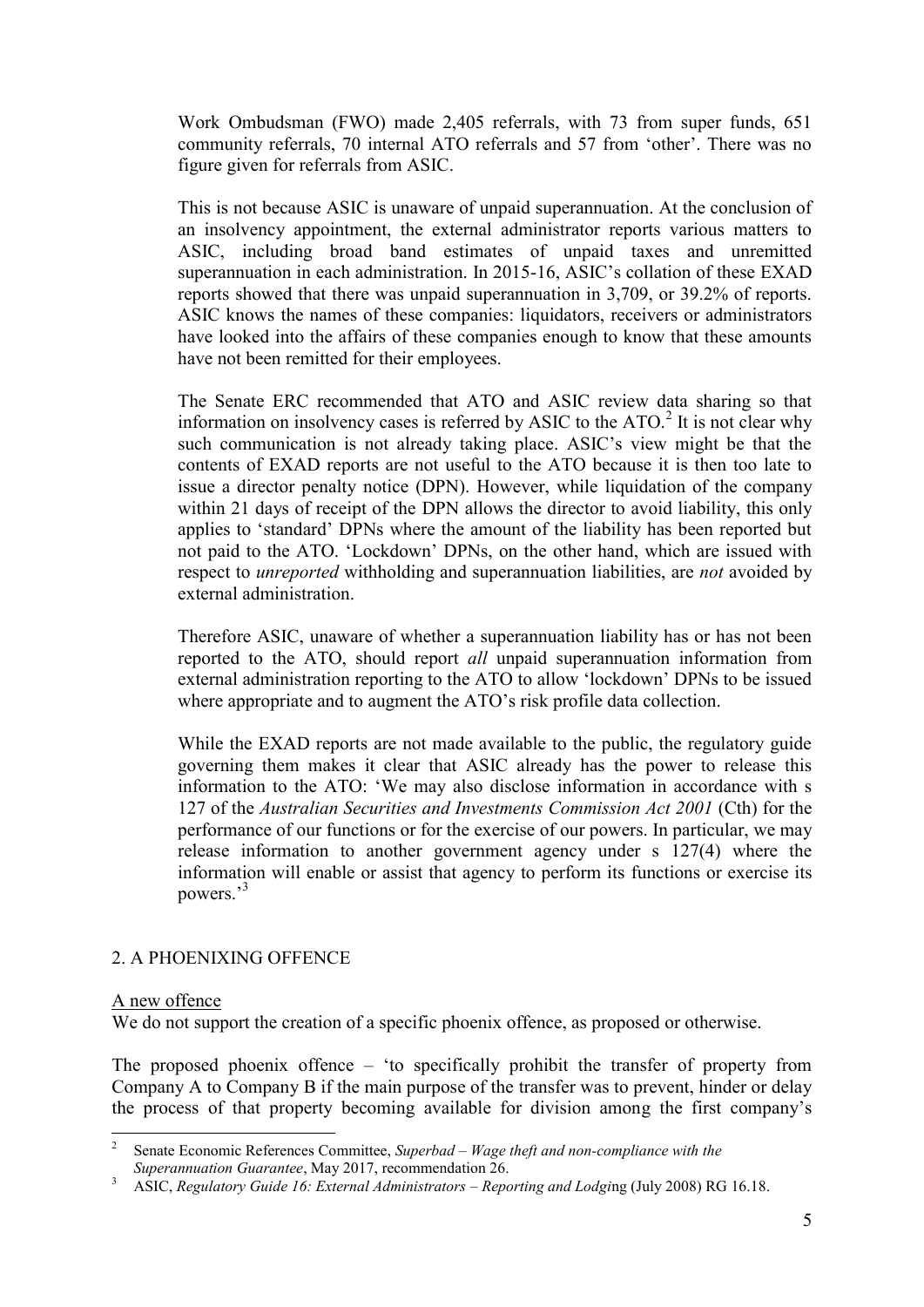creditors' – only captures phoenixing involving the transfer of property. While asset transfers are a feature of many current instances of illegal phoenix activity, an offence such as the one proposed might encourage the sophisticated phoenix 'two company approach'.

This involves one company owning the assets, and contracting for their use by an operating company, which incurs the tax and other debts. The assetless operating company is the one that is then liquidated, and the process is repeated. The other common scenario is that the tax, wages and super debts are incurred by an assetless labour hire entity which is placed into liquidation at the first sign of ATO interest. As the Consultation Paper acknowledges, illegal phoenix activity is already a breach of directors' duties, and these duties capture all improper phoenix behaviour, involving asset transfers or not.

Moreover, there is already a provision – s 588FE(5) of the *Corporations Act 2001* (Cth) (*Corporations Act*) – that allows a liquidator to claw back asset transfers where 'the company became a party to the transaction for the purpose, or for purposes including the purpose, of defeating, delaying, or interfering with, the rights of any or all of its creditors on a winding up of the company.' This has two advantages over the proposed provision: it does not require the creditor-defeating purpose to be the 'main purpose', and it allows the liquidator to look back at transactions in the previous ten years. The only stipulation relevant here is that it must also be 'an insolvent transaction', defined in s 588FC as the company becoming insolvent partly or wholly because of the transaction. Therefore asset transfers made deliberately within the ten years prior to a company's insolvency to render the company unable to pay its creditors are already subject to considerable recovery powers in the hands of liquidators.

In addition, there is already a creditor-related criminal fraud offence contained in s 596 of the *Corporations Act* that deals with the removal or transfer of property.

Furthermore, uncommercial asset transfers are already actionable both as a voidable preference (by liquidators) and as a form of insolvent trading, via ss 588FB and 588G(1A) of the *Corporations Act.* Both the directors' duties breaches and insolvent trading already have a number of advantages as avenues for action:

- action can be taken by both the liquidator (in the name of the company) and ASIC; and
- they are civil penalty breaches, allowing:
	- o court disqualification on the application of ASIC;
	- o penalties payable to the government on the application of ASIC; and
	- o compensation orders against directors in breach.

The remedies already available can not only result in the return of the assets, but also have the potential to provide protection of the public, punishment, deterrence and compensation.

An additional concern over the proposed phoenix offence is that it is based on proving an intention – 'the main purpose' – to a criminal standard, even with the transfer's relationship to the imminent insolvency being 'reasonably inferred from all the circumstances'. The proposed provision is similar to s 596AB, the criminal provision relating to entering into transactions with the intention of preventing or significantly reducing the recovery of employee entitlements. This section has never been used, possibly because of the difficulty of obtaining sufficient evidence to prove the intention element of the offence to the criminal standard of proof, 'beyond a reasonable doubt'.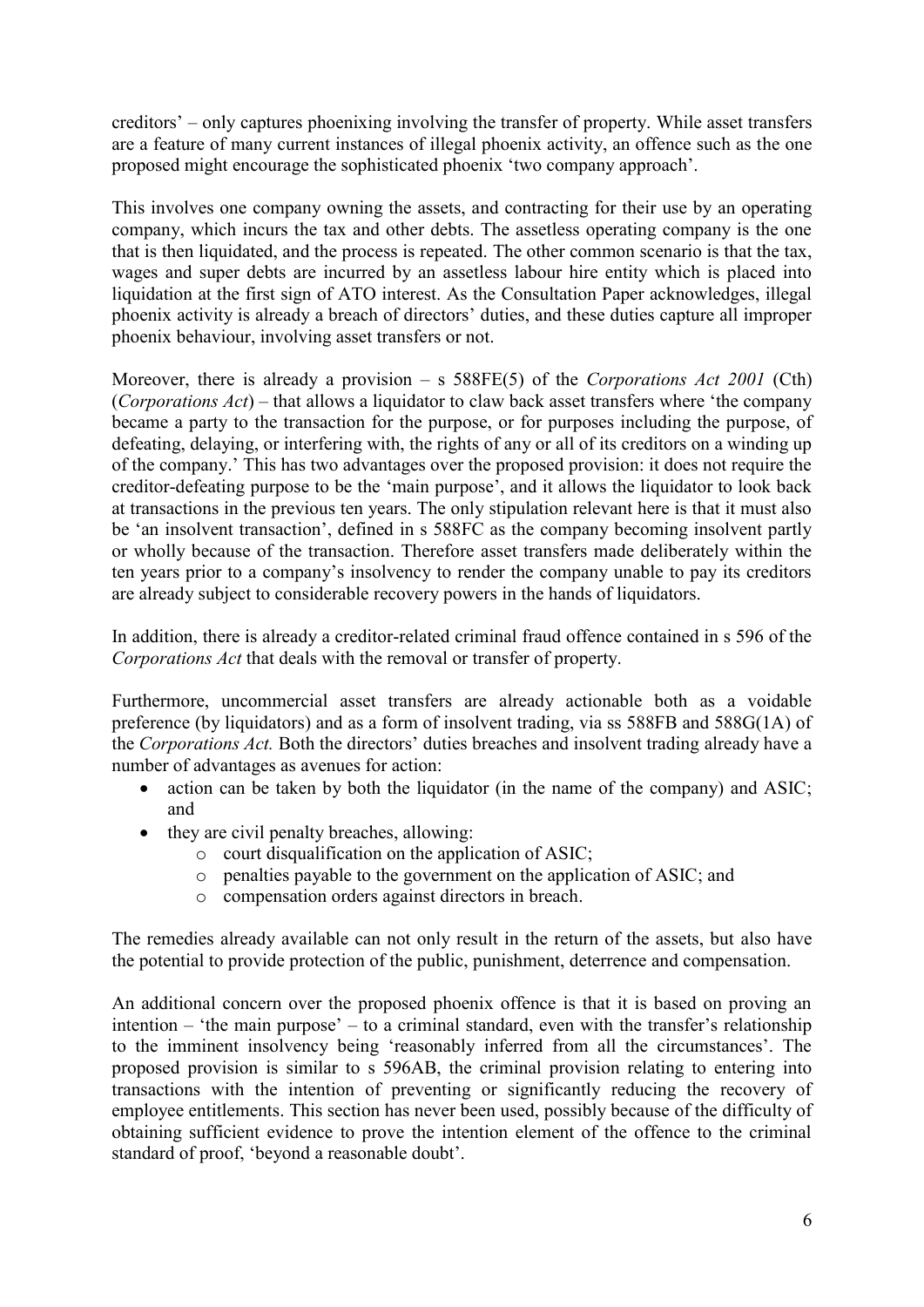As a result of these concerns, and the current existence of adequate provisions to penalise illegal phoenix activity and recover assets, we do not support a specific phoenix offence. The powers to act are already available. What is needed here are more actions by liquidators and ASIC. This depends upon funding and motivation. In the absence of these, no amount of new offences will make any difference.

### Appropriate remedies and penalties

We refer to our comments immediately above about the current existence of remedies and penalties against illegal phoenix activity. However, we do consider that additional avenues to recoup assets would be useful, particularly as a signal to both ASIC and the courts. This was one of our recommendations in our Recommendations report, at [\[3.4.3\].](http://law.unimelb.edu.au/__data/assets/pdf_file/0020/2274131/Phoenix-Activity-Recommendations-on-Detection-Disruption-and-Enforcement.pdf#page=124)

We propose that s 1317H be amended, to allow for orders to be made against Newco where Newco is 'involved in the contravention' (within the meaning of s 79 of the *Corporations Act*) or 'controlled' (within the meaning of s 50AA of the *Corporations Act*) by the director in breach. Please see our Recommendations report for details of the proposed wording of this amendment.

Section 1317H(2) already allows a court to order the director in breach to compensate Oldco for the profits made by Newco from an undervalued transaction. But what it does *not do* is allow the court to order Newco – an entity not in breach of any law – to hand over its gains. Expanding the reach of s 1317H would both facilitate enforcement and provide important signalling benefits. Courts, and those tempted by illegal phoenix activity, would have a clear indication from Parliament that the beneficiary of the breach of duty should be stripped of the gains it has made. This explicit statement overcomes the need for courts to 'piece together' the same outcome which is implicit in s 79 and s 1317H.

In addition, attaching the recovery mechanism to directors' duties rather than uncommercial transactions avoids the requirement of actual insolvency at the time of the transaction. At the same time, the directors' duties provisions provide an important limitation on the reach of the recovery mechanism, ensuring that enforcement action is only taken in cases of wrongdoing and not genuine business rescues.

#### Designating Breaches of Existing Provisions as Phoenix Offences

We see no particular disadvantage in designating certain breaches to be 'phoenix offences' for the purpose of harsher penalties or invoking the special provisions of a Higher Risk Entity regime, discussed further below. The example given in the Consultation Paper is a failure to keep or provide books and records.

External administrators report a lack of books and records as part of their reporting to ASIC at the conclusion of an administration. ASIC then commonly brings summary prosecutions against these directors resulting in a small fine.

As a response to the books and records issue, the government should consider imposing higher penalties on *all directors* failing to keep or provide financial records (see our Recommendations report at  $[1.2.1.2]$ .

ASIC should also review its approach to these failings, and bring insolvent trading action against these directors to send a message of deterrence. Under s 588E(4) of the *Corporations Act*, a company is deemed to be insolvent where it has failed to keep records as required by s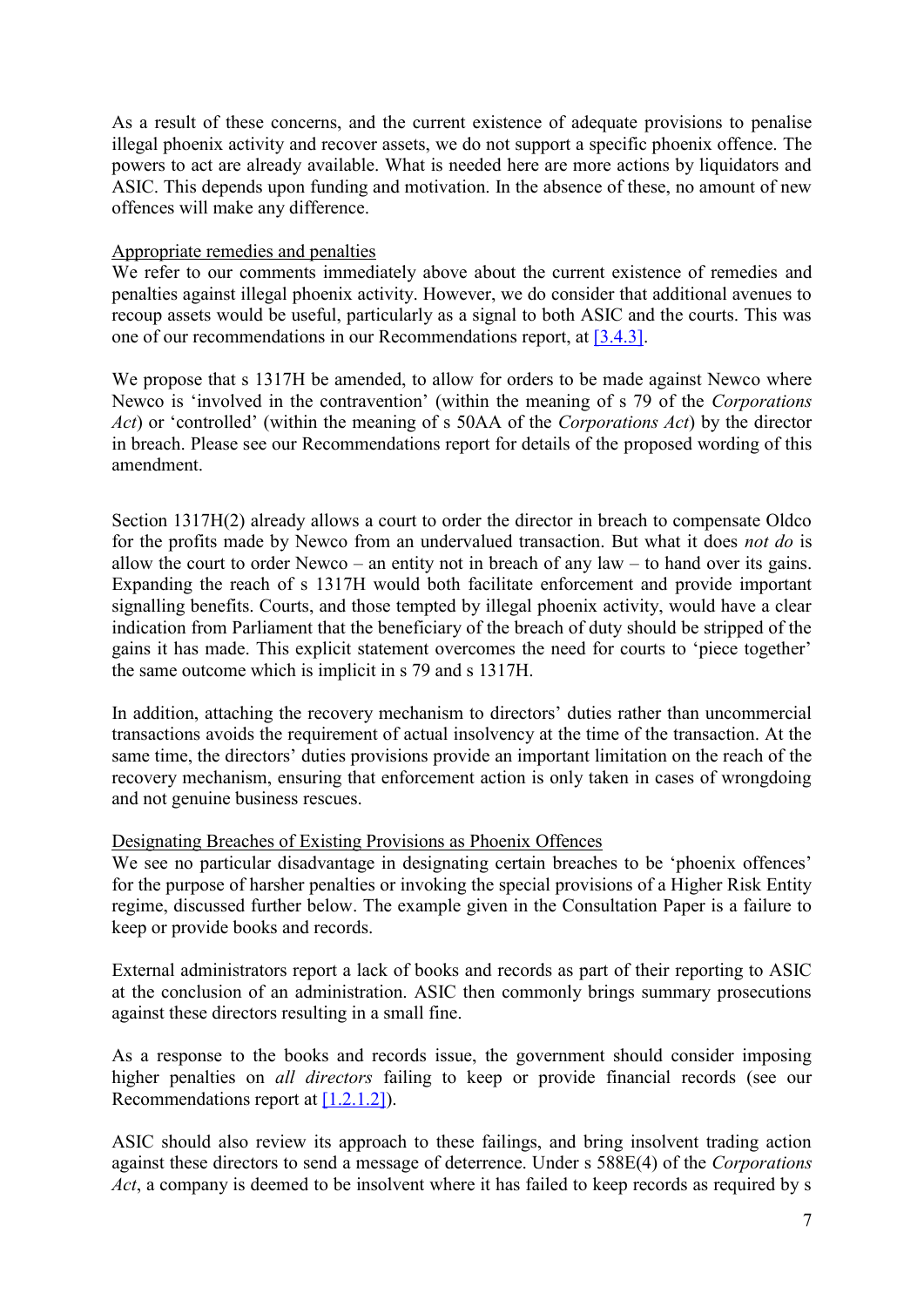286(1). This means that all debts incurred during that period where there are no books kept involve insolvent trading, with potentially serious consequences – disqualification, pecuniary penalties up to \$200,000, and compensation orders.

# 3. ADDRESSING ISSUES WITH DIRECTORSHIPS

#### Appointment and Resignation

We support the government addressing the issue of backdating of director resignations. We previously made suggestions on this matter in our Recommendations report, at [\[2.5\].](http://law.unimelb.edu.au/__data/assets/pdf_file/0020/2274131/Phoenix-Activity-Recommendations-on-Detection-Disruption-and-Enforcement.pdf#page=96)

Rather than a rebuttable presumption, we concluded that the director should simply be liable for misconduct predating the lodging of the change of directorship form, as a significant motivator towards ensuring that the form is lodged. We did not consider that it would be a compliance burden, particularly if the notification could be lodged online instantaneously by the director using their DIN.

If the director is liable for all of their pre-lodgement conduct and there is no rebuttable presumption as proposed, the measure requires no independent enforcement either administratively or via court action. The director is simply liable for whatever substantive breach is involved, and it is incumbent on ASIC or the liquidator to bring appropriate enforcement and recovery action. A sole director should ensure that if their involvement with the company is at an end and no other person is willing to be its director, the company is placed into liquidation.

#### Abandoning a Company

It is very pleasing to see the issue of abandoned companies gaining attention. However, the suggestion that the government limit a sole director's ability to resign without either being replaced or winding the company up, by deeming the resignation to be ineffective, does little to change the current situation. Arguably abandoning a company already constitutes a breach of directors' duty to act with care and diligence, for example, which means that such a director cannot escape liability by resigning as part of that abandonment.

In addition, the proposed reforms do not deal with directors who abandon their companies without formally resigning. Where Oldco's liabilities are not sufficiently substantial to make it cost-effective for any one creditor to take action against Oldco to recoup the funds, illegal phoenix operators may simply abandon Oldco without resigning as directors, safe in the knowledge that it is unlikely that they will be pursued. For example, there may be numerous smaller amounts of wages and entitlements owed to employees, yet these employees may not have the means or capacity to take legal action. Thus, it is necessary for agencies such as ASIC, the ATO and the FWO to regulate not only companies that formally have no directors, but also companies that formally have directors but effectively are abandoned and inactive.

The two issues here are volume and enforcement. Our research indicated that there were about 37,600 companies deregistered by ASIC each year for failure to return forms and pay fees. This is nearly five times the amount of companies liquidated. The point of the government's suggestion is that by deeming the resignation to be ineffective, the director remains accountable as a director. However, this does nothing to ensuring that the affairs of those abandoned, deregistered companies are investigated (by whom? paid for how?) or that action will be brought against those directors. Given the sheer number of companies that are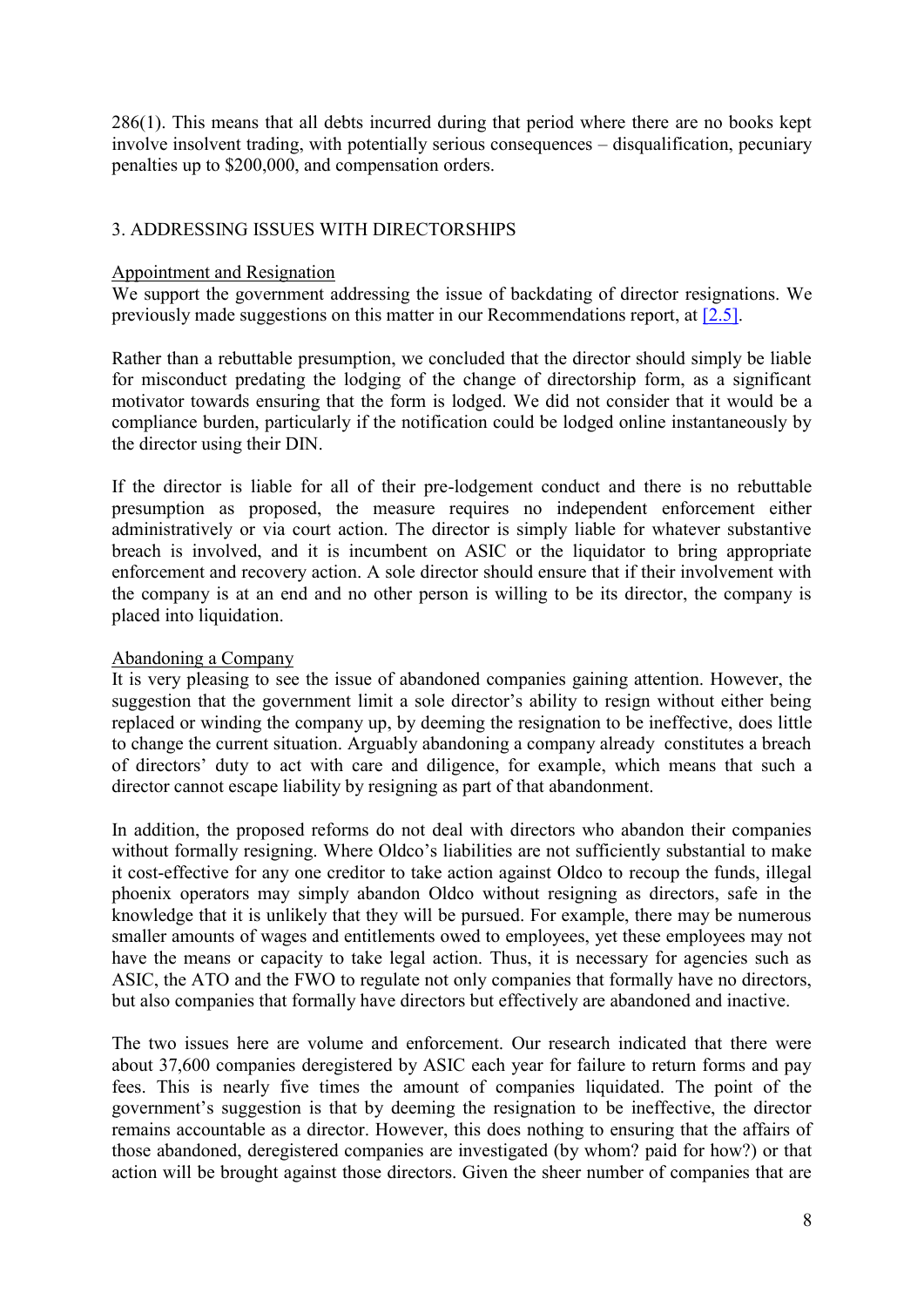abandoned and the lack of regulatory oversight of abandoned companies, the total quantity of the debts that such companies owe to creditors may be very substantial.

Making it an administrative and/or civil wrong to abandon a company might be a better option but again there is the issue of enforcement. As part of the deregistration process, ASIC can send a penalty notice to the last known address of the last registered director or directors. Whether the penalty is paid is another matter entirely. A much more effective deterrent against this behaviour would be a 'black mark' against the person, via their DIN, such that directors who have previously abandoned companies cannot become the director of any further company without satisfying certain conditions. This is discussed further below in Part II.

It should also be noted here that being a good citizen and voluntarily winding up your company involves considerable paperwork, costs and the payment of fees to ASIC. Abandoning the company means ASIC will get rid of the company for you for free, with no repercussions. It is not surprising that so many companies are abandoned.

## 5. PROMOTER PENALTIES

We do not support the proposed expansion of promoter penalty laws.

The issue with extending promoter liability to phoenix circumstances is that the very nature of illegal phoenix activity – closing one company and transferring its business to another company, newly created or otherwise – can never be a 'tax exploitation scheme'. The tax liabilities incurred by the first business were income tax, payroll tax, PAYG(W) or superannuation liabilities properly incurred during the life of the company.

The prohibition against promoting 'tax exploitation schemes' is designed to stop advisors actively marketing and encouraging companies, amongst others, to structure their arrangements in schemes that exploit tax laws. These schemes reduce or eliminate the company's liability to pay tax – the incurring of the tax debt. With illegal phoenix activity, the company has simply failed to pay the tax debt that it has properly incurred. Advising an insolvent business to liquidate or enter voluntary administration when it cannot pay its debts is the *only* proper advice that can be given.

The ATO already has the mechanism to capture advisors who recommend illegal phoenix activity – the *Crimes (Taxation Offences) Act 1980* (Cth) (CTOA). It was introduced following 'Bottom of the Harbour' tax evasion in the 1970s – conceptually very similar to illegal phoenix activity. The CTOA imposes criminal sanctions where a person enters into an arrangement with the intention of securing that a company will be unable to pay income tax or a range of other taxes including the superannuation guarantee charge. The penalties are 10 years imprisonment or 1,000 penalty units or both.

Liability can be imposed on advisors under  $s$  6(1) for being an accessory – defined in the usual way as a person who 'directly or indirectly aids, abets, counsels or procures another person, or is in any way by act or omission directly or indirectly concerned in, or party to, the entry by another person into an arrangement or transaction' – 'knowing or believing' that the arrangement is for a prohibited purpose. The CTOA also deals with 'future income tax'. Section 5 of the CTOA requires the main perpetrator to have the intention of securing the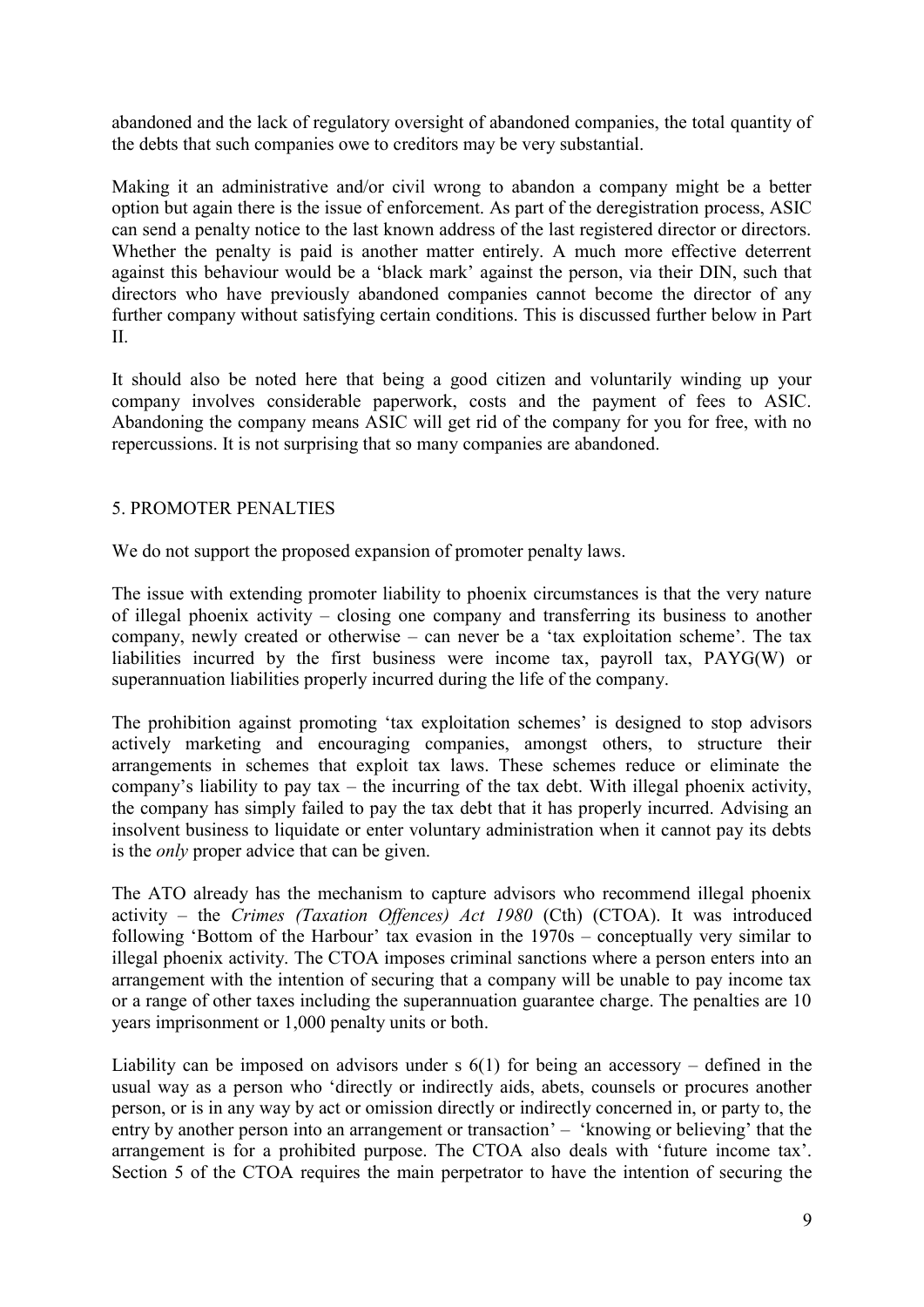company to be unable to pay the income tax but the accessory under s 6 does not need that purpose, only the knowledge or belief that the other person has it.

Using the existing law is superior to the options in the Consultation Paper. It avoids the difficulties of trying to broaden the definition of 'tax exploitation scheme' to include illegitimate behaviour during corporate insolvency or a defence of 'mere advice for legitimate purposes'. It also avoids relying on a new illegal phoenix activity offence that is dependent on asset transfers. There is no need to create a new offence where there is already an adequate provision in existence.

## 6. EXTENDING THE DIRECTOR PENALTY NOTICE REGIME TO GST

We support the extension of the DPN regime to GST and this is a suggestion that we have made previously in our Recommendations report, at  $[2.6]$ . It should be extended for all directors, not just those deemed High Risk Phoenix Operators.

We do *not* support another mooted alternative – the payment of the GST by the purchaser of real estate, where the builder has claimed back GST input credits early in the project but liquidates prior to remitting the GST it owes to the ATO. This was a suggestion made to us by the ATO early in our consultation with it over ways to recover unpaid taxation revenue. However, we could not devise a fair or administratively workable method of achieving this. For example, the builder may not be the person selling the property. If the purchaser deducts GST from the price paid to the developer, the developer has the task of recovering it from the builder.

In terms of including GST in the DPN regime, it is important to recognise the fundamental difficulty with using DPNs to recover any losses caused by illegal phoenix activity. The whole *modus operandi* of illegal phoenix activity is to liquidate a company and transfer the business to a new one. There is no liability on a director under a DPN where there is a prompt liquidation within 21 days of receiving the notice, provided liabilities are reported.

A savvy, deliberate phoenix operator therefore does not fear a DPN, regardless of what it includes. The cost of incorporating a new company – currently \$463 – is worth incurring to avoid tens of thousands in tax debts.

## 7. SECURITY DEPOSITS

We support improvements to the security deposit laws, including increasing the penalties for non-compliance. Extending the ATO's powers in relation to the garnishee provisions to recover security deposits, as proposed by the Consultation Paper, might also assist.

However, a lateral approach would be not to target the failing company but rather the operations of a new company. See our recommendation at [\[2.3\].](http://law.unimelb.edu.au/__data/assets/pdf_file/0020/2274131/Phoenix-Activity-Recommendations-on-Detection-Disruption-and-Enforcement.pdf#page=91) In other words, where a director of a company that failed to pay a security deposit for Company A was trying to obtain an ABN for Company B, the ATO should have the power to deny that ABN until Company B provides a security deposit. We believe that the issuance of an ABN could play an important 'gatekeeper' role that protects the collection of tax revenue currently affected by illegal phoenix activity.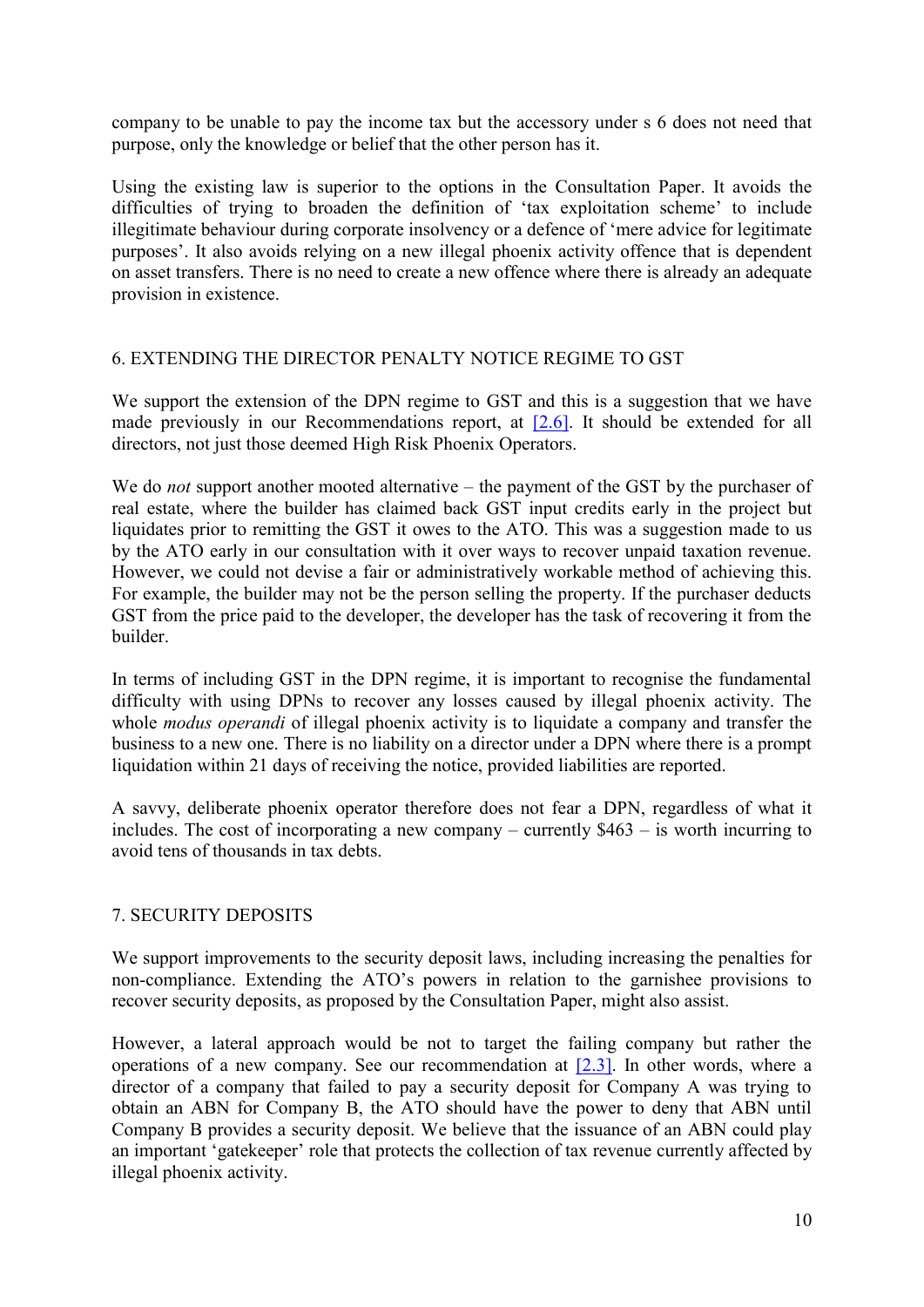At present, the ATO lacks the power to deny an ABN to a company, as it may to an individual where they do not believe the individual is carrying on an enterprise. Even if the ATO has grave suspicions about the individuals controlling a company, it must still grant that company an ABN. This is the case whether those individuals are running one or 100 companies, or whether they have a lengthy history of phoenix activity that the ATO suspects is illegal. The 'fit and proper person' test for the issue of an ABN, raised for consideration by Treasury's *Black Economy Taskforce Additional Policy Ideas*, could be one way of doing this.

## **PART TWO – DEALING WITH HIGHER RISK ENTITIES**

## 8. TARGETING HIGHER RISK ENTITIES

The designation of an individual as a High Risk Phoenix Operator (HRPO) has the advantage of reminding a person that their conduct is 'on the radar' of the regulators. However, the proposed two-tiered approach would place a substantial administrative burden on the ATO.

We have also suggested a method that singles out certain high risk individuals, which we called 'restricted directors' in our Recommendations report at [\[2.1\].](http://law.unimelb.edu.au/__data/assets/pdf_file/0020/2274131/Phoenix-Activity-Recommendations-on-Detection-Disruption-and-Enforcement.pdf#page=74) However, rather than targeting them for special *ex post* enforcement action as the Consultation Paper proposes with HRPOs, we favoured the *ex ante* approach that limits the number of companies that these people can manage while under restriction. Most significantly, restricted status would occur automatically after a certain number of corporate failures. Our proposal therefore is less harsh in consequences than the HRPO proposal and less burdensome administratively.

In our view, deterring and disrupting illegal phoenix activity is best done by restricting or denying a phoenix operator access to what they want:

- $\bullet$  the incorporation of a company;
- $\bullet$  the right to be its director; and
- an ABN for the company.

Between them, the ATO and ASIC should have the ability to control the granting of these three privileges. The ABN issue is discussed above, and here we discuss the first two.

#### Incorporation

Incorporation should be done online by the proposed directors, with a requirement that they quote their director identification number and password accompanying that number. Director identification numbers must be password protected to prevent people from stealing and fraudulently using other people's numbers. The online form should then pre-populate with the directors' prior and present corporate records – a reminder to the director that ASIC knows what they are involved with, and can share this information with other regulators. Transparency is the key.

We recommend that shelf companies no longer be permitted, at  $[1,1,2]$ , as the reasons that once existed for their use are no longer applicable. They appear to be potential vehicles for fraud. Why else would someone pay several thousand dollars for a 13 month old company, when they could create one immediately for \$463?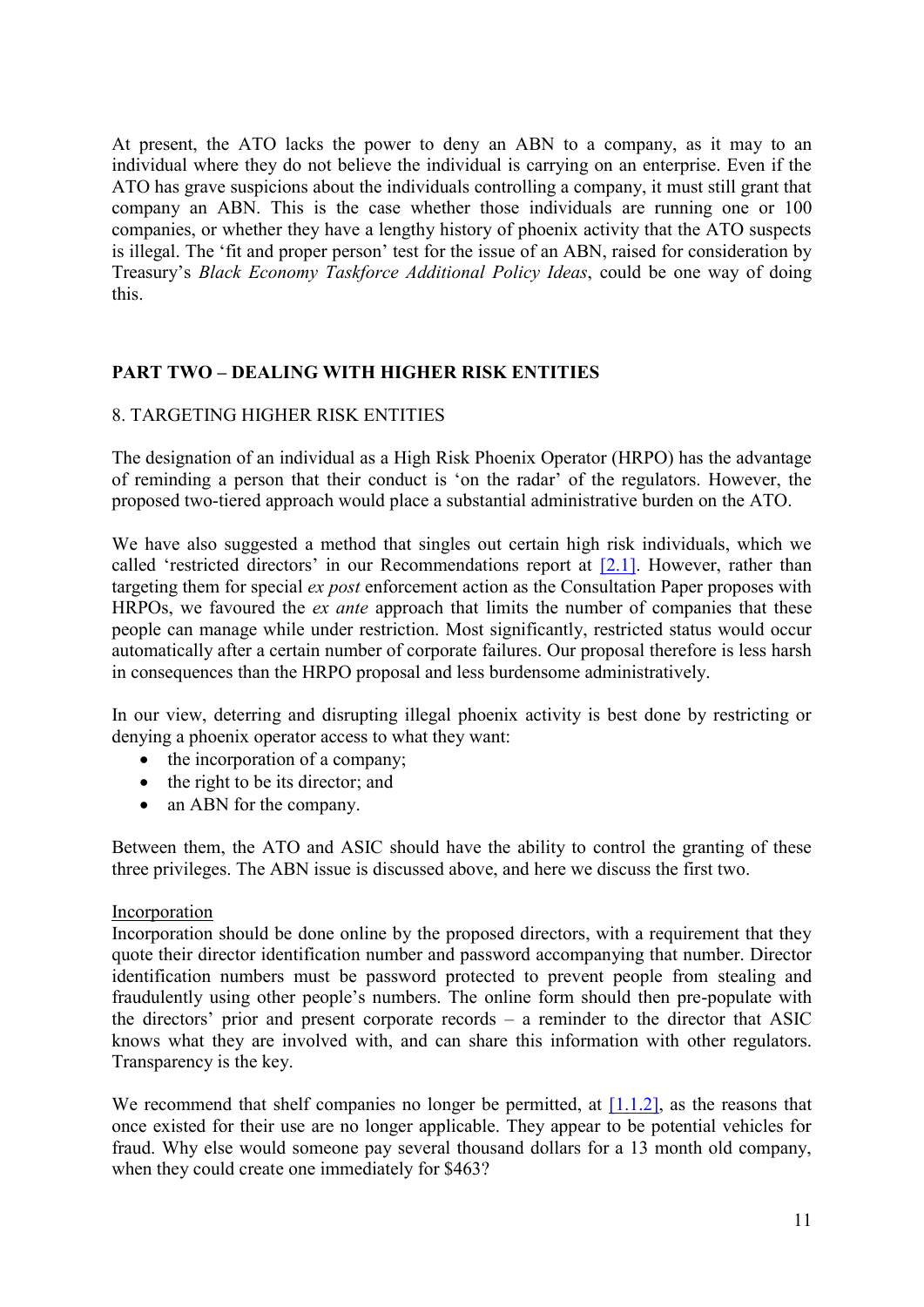The 'right' to be a director

This is not absolute. ASIC can, and should more frequently, remove directors who have been involved in two or more failed companies within the past seven years where there are unfavourable liquidators reports (s 206F). ASIC should also make use of its ability to seek court disqualification for up to 20 years where the person's behaviour was wholly or partly responsible for its failure (s 206D).

A database of what are effectively 'High Risk Phoenix Operators' could be achieved by identifying those who are disqualified twice under s 206F or disqualified once under s 206D, and ensuring they are on ASIC's and the ATO's radars for heightened surveillance when they return to running companies. In the event that these people engage in improper conduct – rather than enduring a further incidence of business 'bad luck' – enforcement action can be brought against these people in the usual way using the existing directors' duties, DPN provisions, and other relevant legislative provisions.

Where a person chooses to hide behind a family member as a dummy director, wellpublicised enforcement of existing *Corporations Act* provisions, including directors' duties and insolvent trading provisions, may make people reluctant to take on the role of a dummy director. A properly implemented director identification number that makes it clear to the would-be director that ASIC and the ATO can see their present and previous corporate dealings is vital. In this regard, the information gathering discussed at the start of the Consultation Paper, as well as the improved data capabilities of both ASIC and the ATO, should be put to greater use in bringing actions under existing laws.

The government should consider creating a database of directors who have abandoned companies, and they should also be subject to the increased surveillance of ASIC and the ATO, whether as HRPOs, restricted directors or otherwise. The government should consider whether such people should be allowed to incorporate further companies without having to account for the demise of the abandoned company.

## 9. APPOINTING LIQUIDATORS

Option  $1 - A$  'cab rank' basis for appointing liquidators for HRPOs

This proposal sounds appealing but will involve a significant administrative workload. It depends on the lengthy process of designating someone a HRPO and then adds a further layer involving the creation of panels of liquidators and ensuring that they are adequately funded.

In the event that Treasury decides to proceed with this proposal, it is vital that it consults extensively with insolvency practitioners about the practical implications. Every insolvency practitioner we have spoken to is concerned about this proposal. ASIC already knows of the 16 or so liquidators who get a disproportionate number of appointments. A targeted investigation of those liquidators – some of whom might simply be doing their jobs effectively and efficiently – would be a good place to start.

There are also adequate tools available that can be used against advisors as accessories who are involved in directors' duties breaches or CTOA breaches, discussed above. These should be used more frequently.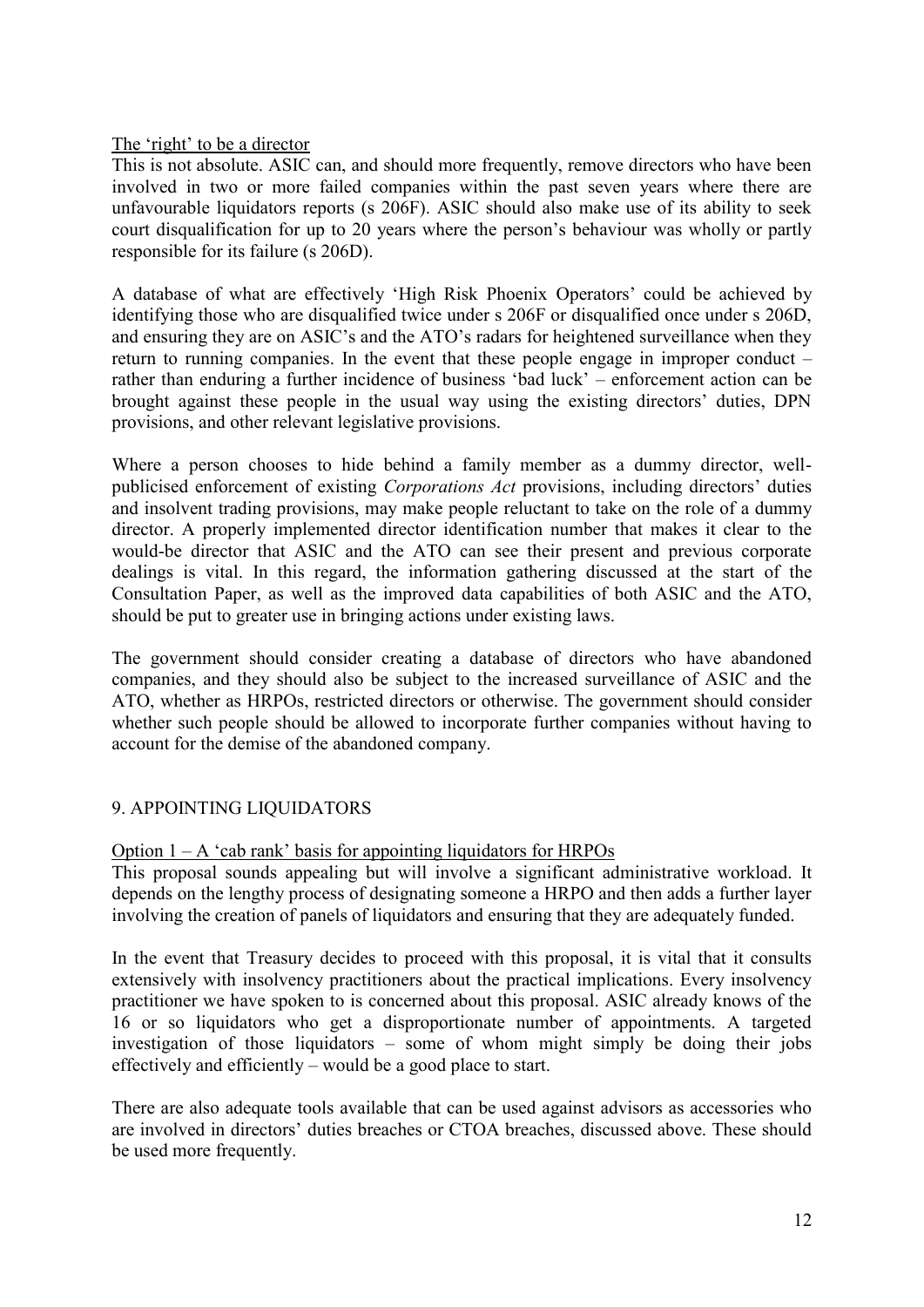External administrators submit reports of suspected breaches of the law at the end of an administration. ASIC rarely takes action in response to these reports, especially where small amounts of money appear to be involved. As a result, a 'colluding' liquidator can 'clear' their own name and report the suspected breaches, confident that ASIC will not make further inquiries. A more active response by ASIC to external administrator reports would be an excellent first step. If ASIC is not resourced to do this, or if it is not one of its priorities, then a government liquidator to deal with MSME insolvencies is worth considering.

# Option 2 – A Government Liquidator

This is an idea worth investigating further, and should go beyond liquidations of high risk entities. A government funded liquidator:

- can achieve economies of scale:
- can tap directly into the information held by ASIC and the ATO that might alert them to serial phoenix activity and breaches of directors' duties; and
- overcomes the funding dilemma, whereby liquidators of assetless companies are not legally required to do work for which they will not be paid (s 545(1)) apart from reporting to ASIC, yet may be criticised for not conducting thorough investigations.

Funding for a government liquidator should be by way of allocation from consolidated revenue. A more efficient system for conducting MSME liquidations, resulting in better detection, enforcement and therefore deterrence of illegal phoenix activity, could result in:

- more tax revenue;
- better payment of superannuation;
- less reliance on the Fair Entitlements Guarantee:
- no need for the Assetless Administration Fund (saving both money and administrative work by ASICs and applicants); and
- a fairer, more competitive market and economic benefits across society.

# 10. REMOVING THE 21 DAY WAITING PERIOD FOR A DPN

This proposal imposes liability on HRPO directors for any reported but unpaid PAYG(W), super and GST. If the liabilities were both unreported and unpaid, the 21 day period would not apply in any case because the DPN would be a 'lockdown' DPN. Under the proposal, the issue of the DPN would be an invoice for payment, rather than a notice allowing the director time to get the company's affairs into order by seeking liquidation. In effect therefore, the proposal means that HRPO directors are personally liable for DPN related taxes that the company cannot pay. It is not clear whether the HRPO director who liquidates the company prior to receipt of the DPN escapes liability.

The rationale is that the new regime takes away the 21 days which the HRPO would use to shift their personal assets, but more thought needs to be given to the behavioural profile here. The HRPO caught by the proposal both reports liabilities and keeps personal assets until faced with a DPN – rather naively it would seem.

A more likely profile of a determined HRPO is that they make themselves DPN-proof by ensuring that they have little if anything in their own name throughout their time as a director. They probably do not report liabilities so that the ATO does not know what is owing, but they do not fear a lockdown DPN since the only penalty is payment of the company's taxes – from money they do not have.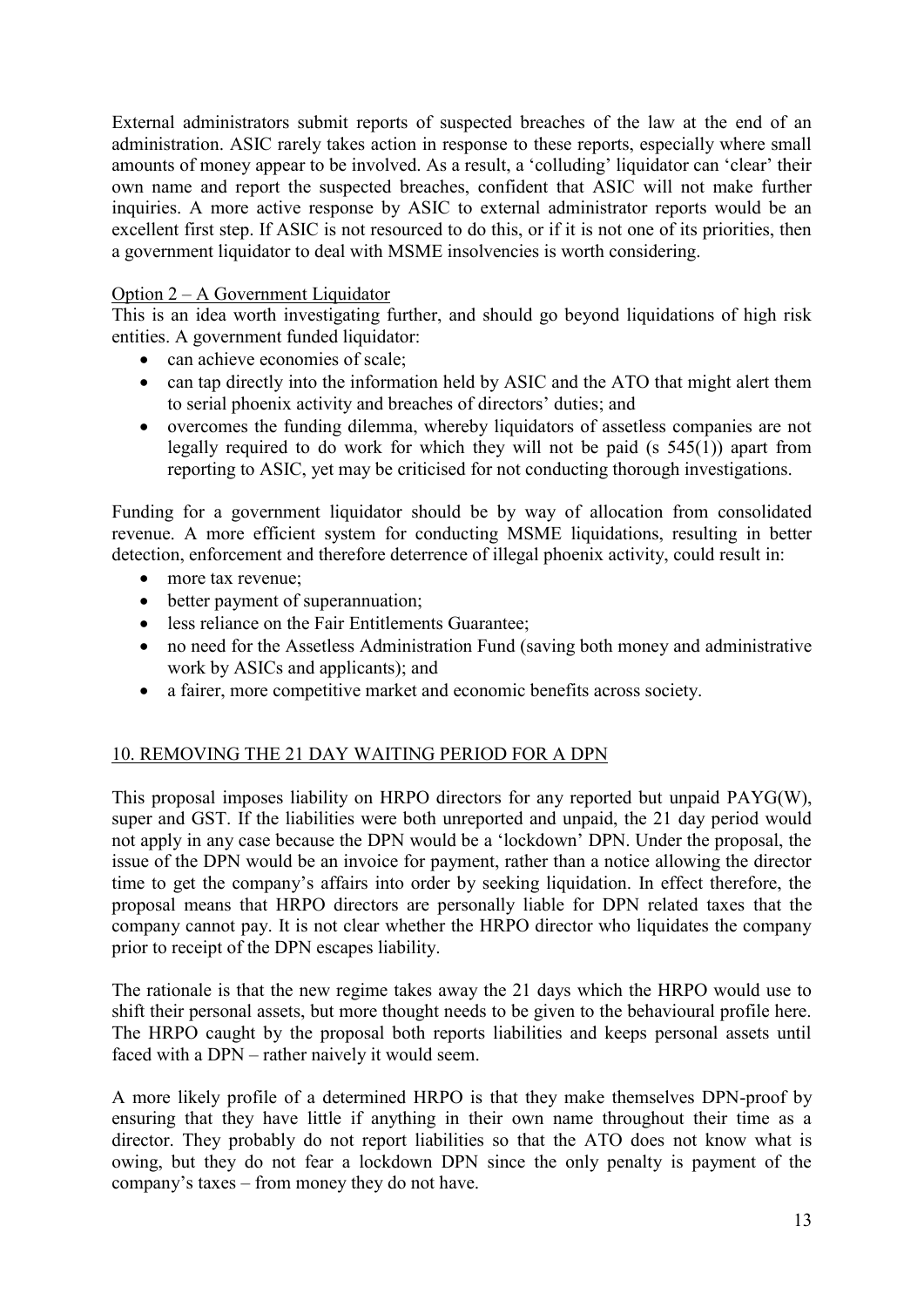A better approach could be to impose some other punishment on people determined to use illegal phoenix activity to avoid payment of these taxes. The government should consider giving the ATO power to seek a court ordered disqualification of DPN recipients, where specified circumstances exist. For example, this could be that the person had received more than one DPN and the circumstances indicated that the person was wholly or partly responsible for each company's failure to pay. This would be the tax equivalent of a s 206D application by ASIC. The advantage here is that the ATO is a well-funded and highly motivated applicant, with the recalcitrant director and the relevant facts under its nose. Action should be swift, frequent and well publicised.

Another way of ensuring that PAYG(W) and superannuation are paid is to consider whether the single touch payroll proposal – currently only mandatory for employers with 20 or more employees and only relating to reporting, not payment as originally suggested – be extended further. There are legitimate concerns for small businesses over cash flow because of the tardiness of their own creditors, and we are aware that a requirement for all MSME businesses to pay PAYG(W) and super 'early' is likely to cause financial difficulties for some businesses.

However, the government could consider that their HRPO population be required to report *and* pay these taxes via single touch payroll.

In conclusion, we found that illegal phoenix activity exists because it is:

- easy;
- $\bullet$  cheap;
- profitable;
- relatively invisible; and
- rarely followed up by regulators.

Addressing these drivers should result in significant deterrence and disruption of illegal phoenix activity.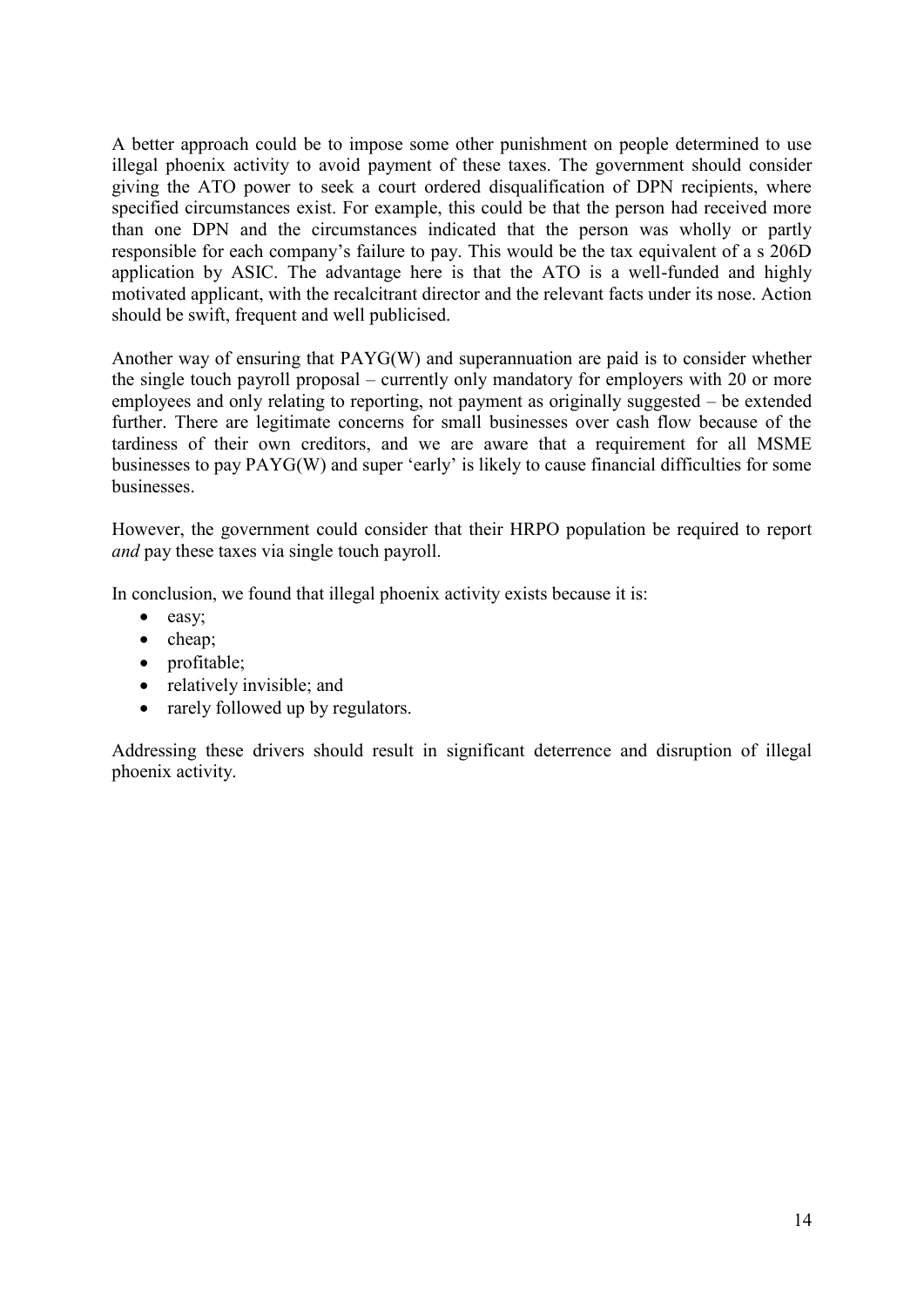#### **APPENDIX**

#### **EXECUTIVE SUMMARY OF THE ARC PHOENIX PROJECT FINAL REPORT**

'Phoenix Activity Recommendations On Detection, Disruption And Enforcement' is the [third](http://law.unimelb.edu.au/__data/assets/pdf_file/0020/2274131/Phoenix-Activity-Recommendations-on-Detection-Disruption-and-Enforcement.pdf)  [and final report](http://law.unimelb.edu.au/__data/assets/pdf_file/0020/2274131/Phoenix-Activity-Recommendations-on-Detection-Disruption-and-Enforcement.pdf) of the project, [Phoenix Activity: Regulating Fraudulent Use of the Corporate](http://law.unimelb.edu.au/centres/cclsr/research/major-research-projects/regulating-fraudulent-phoenix-activity)  [Form](http://law.unimelb.edu.au/centres/cclsr/research/major-research-projects/regulating-fraudulent-phoenix-activity) ('Phoenix Project'), which is being undertaken by staff at Melbourne Law School and Monash Business School. The Phoenix Project is funded by the Australian Research Council's *Discovery Projects* funding scheme (Project DP140102277). The Project seeks to enhance Australia's economic stability by determining the best methods of addressing fraudulent use of the corporate form without unduly inhibiting its proper use.

In our first report, **Defining and Profiling Phoenix Activity**,<sup>4</sup> we identified five categories of phoenix activity. The first is 'legal phoenix', often referred to as 'business rescue', which results in a better outcome for creditors and society than letting the business come to an end. The second is 'problematic phoenix', which is technically legal but involves repeated resurrection of the business by inept entrepreneurs that is harmful to creditors and society. There are three categories of illegal phoenix activity, depending upon whether it involves an unpremeditated intention to defraud creditors arising from financial difficulties ('illegal type 1'), an intention to defraud as part of a premediated business model ('illegal type 2'), or a premediated intention to defraud accompanied by other illegal activity ('complex illegal'). In this report we use the umbrella term 'harmful phoenix activity' to refer to both 'problematic' phoenix activity and the three categories of 'illegal' phoenix activity.

Estimates have placed the economic cost of phoenix activity in the billions of dollars.<sup>5</sup> In our second report, [Quantifying Phoenix Activity: Incidence, Cost, Enforcement,](http://law.unimelb.edu.au/__data/assets/pdf_file/0004/2255350/Anderson,-Quantifying-Phoenix-Activity_Oct-2015.pdf)<sup>6</sup> we published the results of our empirical study on the incidence and cost of phoenix activity, along with disruption and enforcement measures taken in relation to such activity. While precise quantification was not possible due to a lack of data, our conclusion was that harmful phoenix activity is a significant problem that justifies the commitment of substantial government resources. Several organisations have raised concerns about the widespread and costly nature of phoenix activity.

Harmful phoenix activity, left unchecked, has the capacity to undermine Australia's revenue base and the competitive 'level playing field'. It is wrong that legitimate business operators, paying taxes, wages and other debts, might be driven out of business by those engaging in harmful phoenix activity. Minimising business distrust caused by harmful phoenix activity can lower the cost of finance and make it more widely available. If less tax revenue is fraudulently avoided, the economy and society as a whole benefit. If fewer employee entitlements are lost as a result of harmful phoenix activity, there is likely to be less reliance on the Fair Entitlements Guarantee, freeing up government resources for other purposes.

**.** 

<sup>4</sup> Helen Anderson, Ann O'Connell, Ian Ramsay, Michelle Welsh and Hannah Withers, 'Defining and Profiling Phoenix Activity' (Research Report, Centre for Corporate Law and Securities Regulation, The University of Melbourne, December 2014) ('*Defining and Profiling Phoenix Activity Report*').

<sup>5</sup> See PricewaterhouseCoopers and Fair Work Ombudsman ('FWO'), *Phoenix Activity: Sizing the Problem and Matching Solutions* (June 2012); Australian Taxation Office ('ATO'), *Targeting Tax Crime: A Wholeof-Government Approach* (July 2009) 16; Treasury (Cth), *Action against Fraudulent Phoenix Activity: Proposals Paper* (November 2009) ('*Phoenix Proposals Paper*').

<sup>&</sup>lt;sup>6</sup> Helen Anderson, Ann O'Connell, Ian Ramsay, Michelle Welsh and Hannah Withers, 'Quantifying Phoenix Activity: Incidence, Cost, Enforcement' (Research Report, Centre for Corporate Law and Securities Regulation, The University of Melbourne, October 2015) ('*Quantifying Phoenix Activity Report*').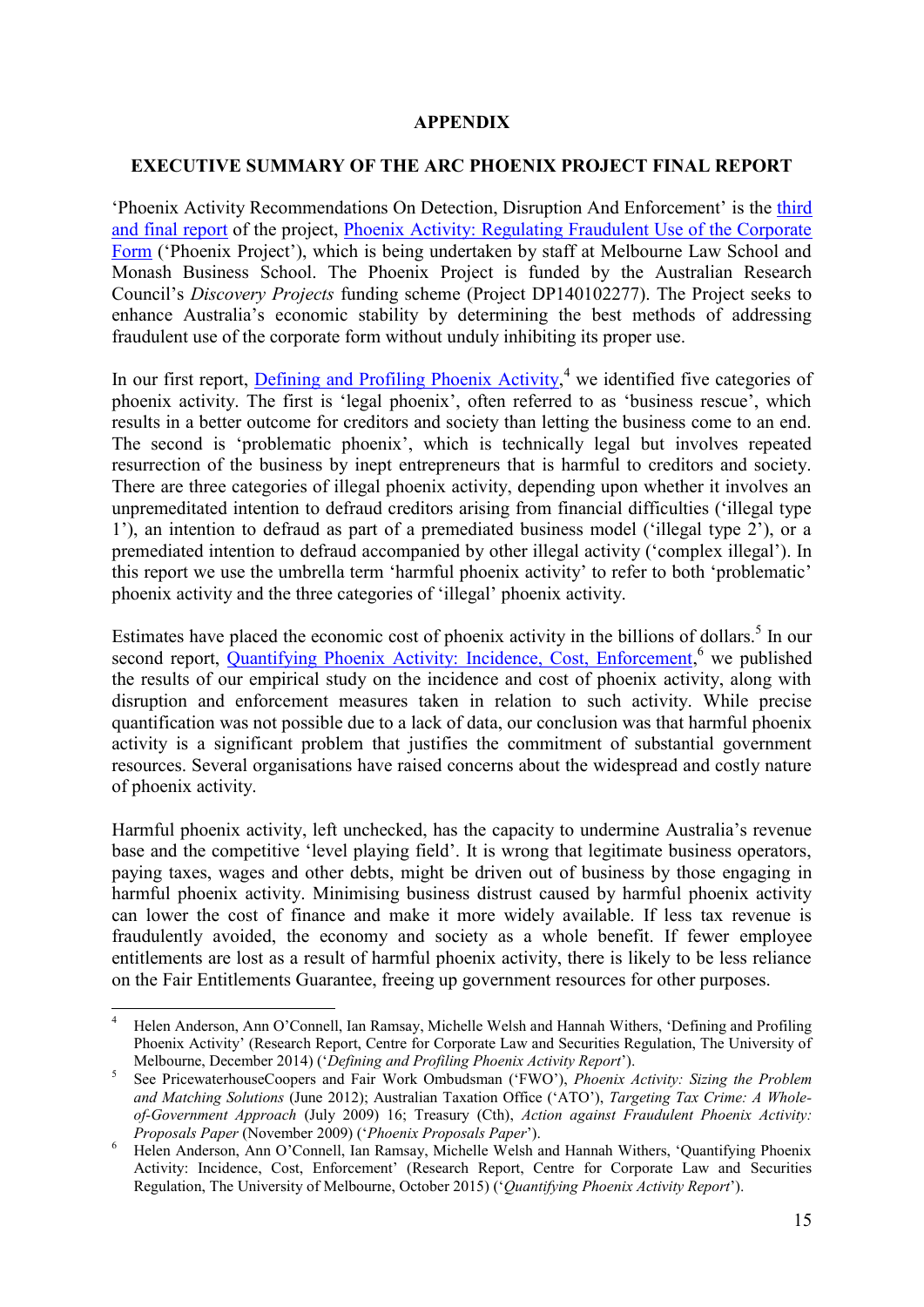The aim of this report is to minimise the significant damage that is being done to the Australian economy by harmful phoenix activity without unduly inhibiting legitimate business rescues and beneficial entrepreneurialism. Our recommendations address phoenix activity that, whether presently legal or not, society should not tolerate because it causes unacceptable harm to others.

While strong and targeted enforcement is the vital bedrock upon which any regime to eradicate wrongdoing is built, it is only part of the solution, particularly given that not all harmful phoenix activity is illegal (i.e. problematic phoenix activity). Our approach is to attack the drivers of harmful phoenix activity from multiple angles, with a greater focus on *ex-ante* detection and disruption. At present, phoenix activity is easy, cheap, profitable and largely invisible, as a result of which there is little enforcement even where actions are available. We believe that implementing the measures outlined in this report would significantly counteract each of those drivers and reduce rates of harmful phoenix activity. At the same time, nothing we suggest will prevent genuine entrepreneurs from starting new companies, even after previous corporate failures.

Our recommendations come in three chapters.

# **CHAPTER 1: DETECT ALL PHOENIX ACTIVITY**

- Identify directors properly.
- Tighten the processes for incorporating companies.
- Assist external administrators to collect information.
- Overhaul external administrator reporting to ASIC.
- Revise website information and complaint processes for the public.
- Share information more effectively between regulators, including in relation to abandoned and deregistered companies.
- Make information about directors' corporate histories available free-of-charge where possible.
- Establish an online, free-of-charge, publicly searchable register of disqualified directors and associated companies.
- Enhance information sharing with 'allies' such as super funds, trade unions and credit reporting agencies.
- Improve collection of statistical data about phoenix activity.

## **CHAPTER 2: DISRUPT HARMFUL PHOENIX ACTIVITY**

- Introduce for those with a history of corporate failures a new 'halfway' category of 'restricted directorships', listing these on a publicly searchable register along with disqualified directors.
- Impose consequences for being a restricted director, including:
	- o Place limits on the number of concurrent directorships.
	- o Increase reporting requirements and regulatory scrutiny.
	- o Consider voluntary education for restricted directors.
- Improve the regime for disqualification from managing companies:
	- o Prioritise the use of disqualification powers in the phoenix context.
	- o Increase the maximum period of ASIC disqualification orders.
	- o Allow the FWO and ATO to seek court ordered disqualification.
	- o Increase the penalties for managing a company whilst disqualified.